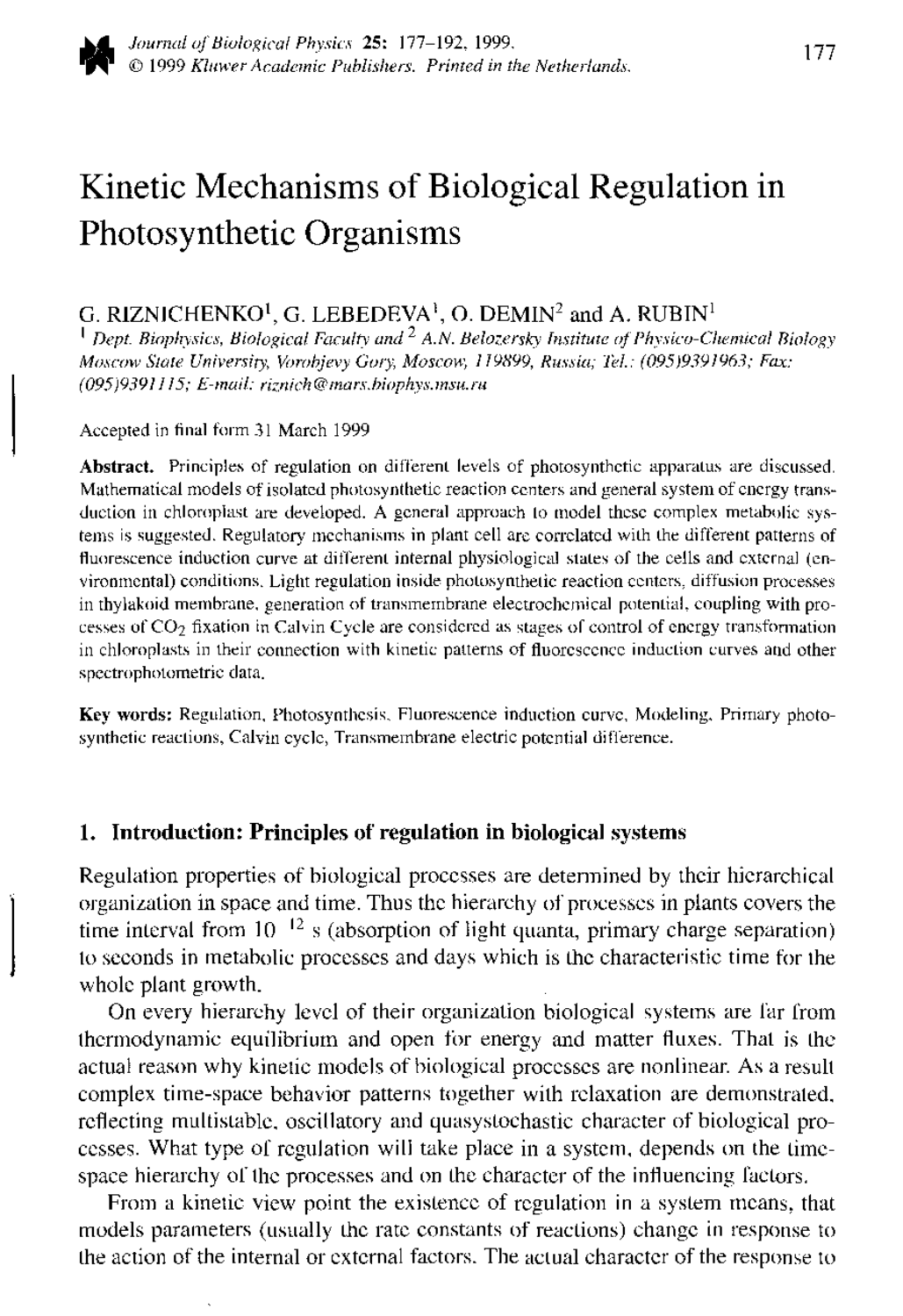

Figure 1. Scheme of primary photosynthetic processes and ATP consumption coupling in chloroplast: PS1, PS2 - photosystems 1 and 2,  $b<sub>6</sub>f$  - plastoubiquinone plastocyanin reductase.  $CFo-CF<sub>1</sub> - ATP$  synthetase,  $PQ(H<sub>3</sub>) - plastoubiquinone (plastoubiquinol)$ . Pc - plastocyanin, Fd - ferredoxin.

external factors is determined by the structure of the system and by the role of the regulated process in cell metabolism. In this paper we consider the system of regulation operating in photosynthetic organisms. The experiments, theoretical study and computer simulations were done at the Biophysical Department of Biological Faculty and A.N. Bclozersky Institute of Physico-Chemical Biology, Moscow State University.

#### 2. Mathematical Approach to Photosynthetic Electron Transport Processes

The system of primary reactions of photosynthesis schematically presented in Figure 1, is located in chloroplast thylakoids of algae and green plants and in chromatopborcs of photosynthesizing bacteria. It is one of the most thoroughly investigated complex biological systems. In the last decades the details of its molecular structure and function organization were revealed. New dara on freeze-fracture electron microscopy, gel electrophoresis, biochemical studies, x-ray-structural analysis were obtained for the main components of the electron-transport chain. The spectrophotometric measurements were performed to estimate the rate constants of electron transfer at separate steps of the electron transport chain [1, 21.

Most experiments which permit investigation of the structure of molecular components involved in primary reactions of photosynthesis have been performed on separate fragments of photosystcms: bacterial photoreaction centers, photosyn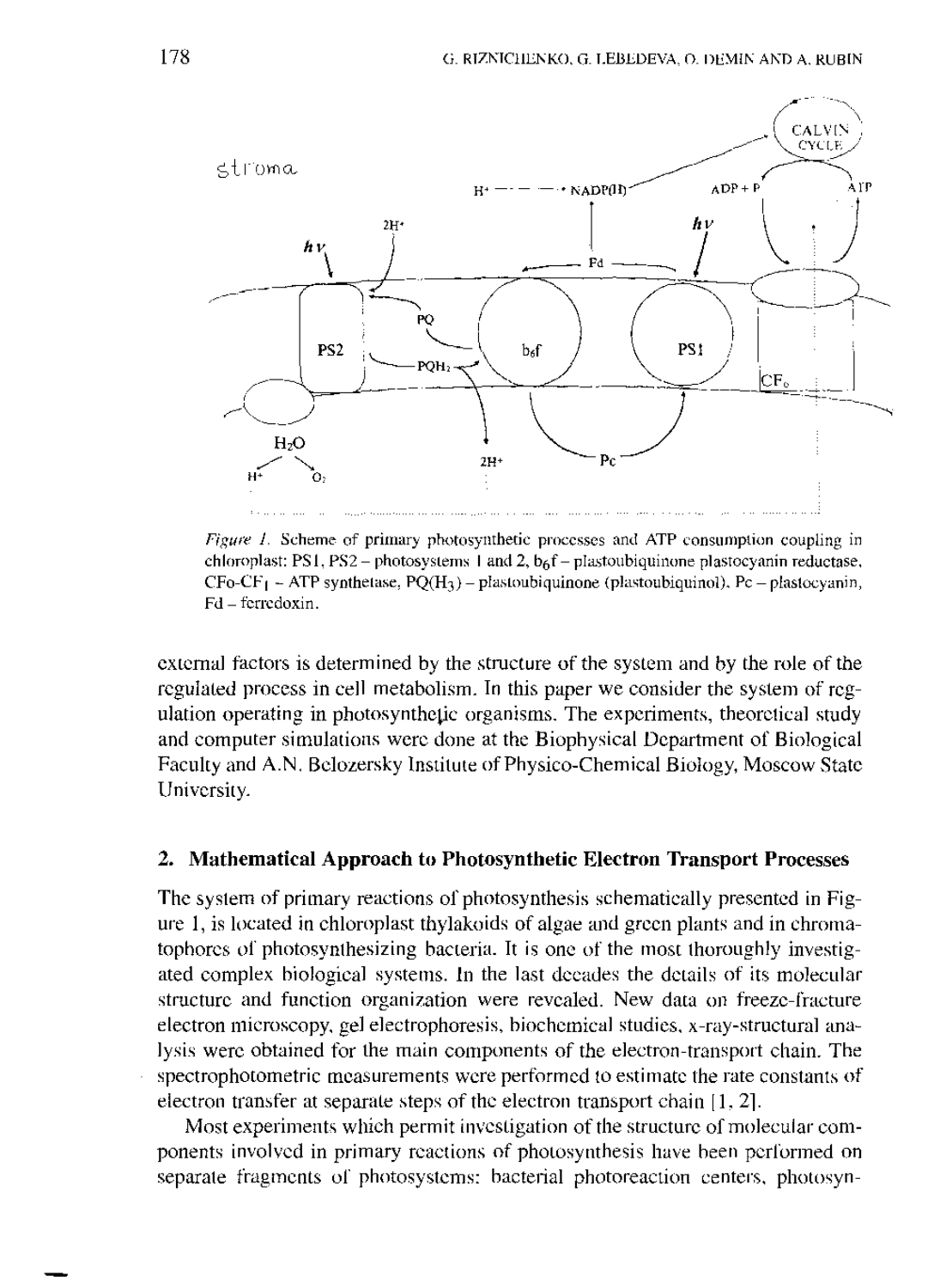thetic centers of phorosystems 1 and 2. These experiments allowed to establish the relationship between the consequences of electron-transport redox-reactions in photosynthetic chain and electron-conformational and electron-vibrational interactions accompanying electron transport  $[1-5]$ .

The kinetics of interactions in the unique photosynthetic pigment-protein complexes can be described by ordinary differential equations. The corresponding mathematical approach to describe the states of the photoactive complex was first suggested by S. Malkin [6] to describe the electron and energy transitions inside photosysrcm 2. A general mathematical description of the electron transfer processcs in molecular complexes was thoroughly developed by A. Rubin, V. Shinkarev, G. Riznichenko [3, 7-9]. It is quickly described as follows. The state of the complex of *n* components  $C_1, C_2, \ldots, C_n$  (depicted in square brackets)

$$
\rightarrow [C_1 C_2 \dots C_n] \rightarrow \tag{1}
$$

is considered as an arrangement of the consecutive redox states of the electron carriers  $C_i$ , included in the complex. Transitions between the redox states are described by ordinary differential equations, which arc linear in probabilities of the corresponding states.

$$
\frac{dp_i}{dt} = \sum_{j=1}^{I} (p_j k_{ji} - p_i k_{ij}).
$$
\n(2)

The initial probabilities are

$$
p_i(0)=b_i, i=1,\ldots l.
$$

Or, in vectorial form:

$$
\frac{dP}{dt} = K^T P, \quad P(0) = B.
$$
\n(3)

The probability of finding the carrier number  $q$  in a certain state  $G$  is presented as

$$
P_q(G) = \sum_{S_q \in G} p(S_q). \tag{4}
$$

Here we sum over all states, where the  $q$ -th component is presented in the state G. A photosynthetic complex contains several components, each of them can be presented in oxidized and reduced form, sometimes the components can also be in excited or protonized form. Thus the scheme of the states and their transitions for photosynthetic complex usually includes dozens of states.

The whole electron transport chain (Figure 1) contains photosystcm 1 and 2 reaction center complexes. and a cytochrom complex with fixed organization. The interactions of these complexes between each other is performed by means of mobile carriers like Plastoquinone (PQ) and plastocyanin (Pc) (see Figure 1).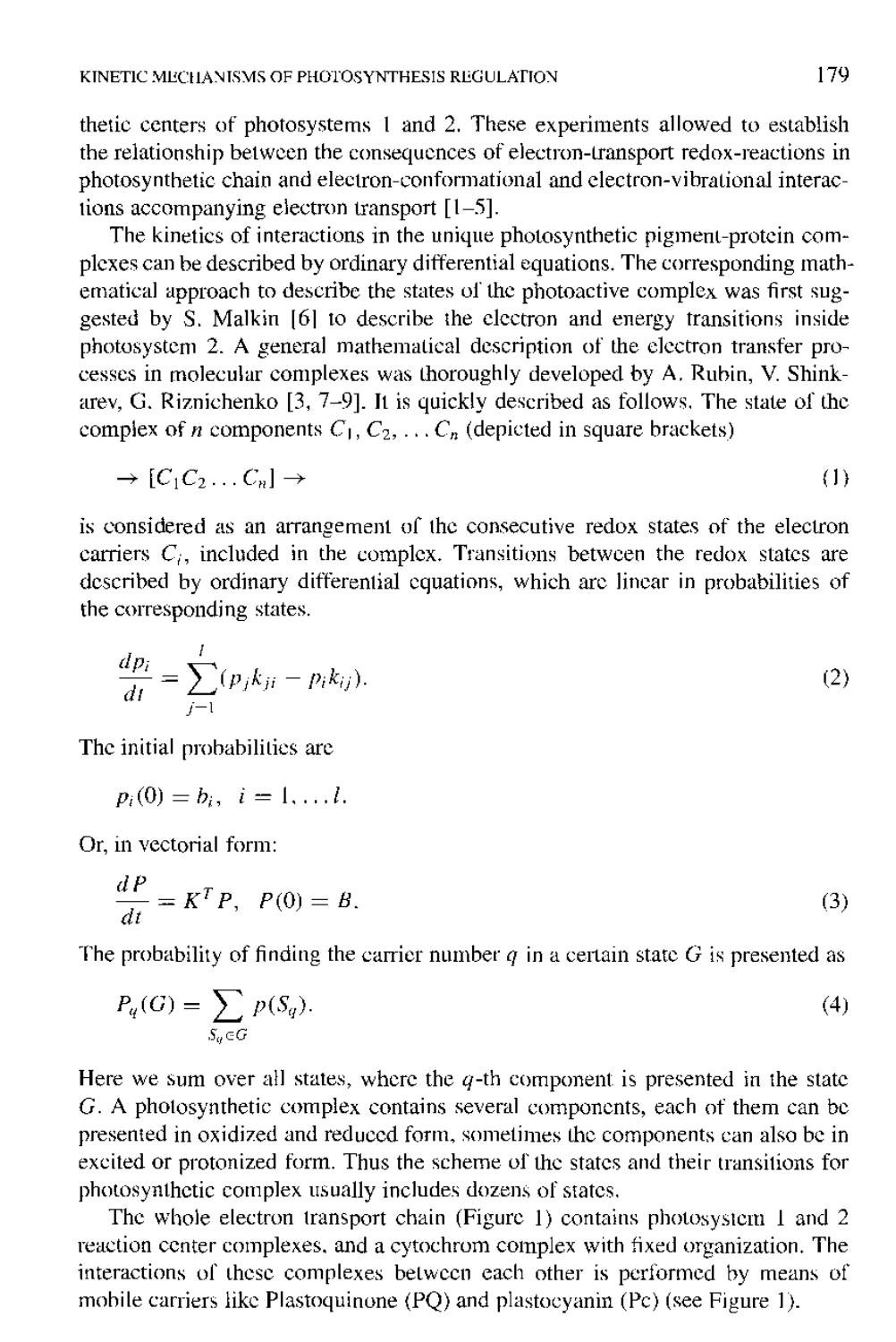These diffusion controlled steps of electron transfer between complex  $|C_1C_2|$  $\ldots$   $C_n$  and the mobile electron carrier **D** is according to the scheme

$$
\Rightarrow \left[\begin{array}{c}C_1C_2\ldots C_n\\k_1\end{array}\right]\Rightarrow \frac{k_1}{k_{-1}}\quad D\quad \frac{k_2}{k_{-2}}
$$

and can be described by the mass-action law-type equations

$$
\frac{d|D^-|}{dt} = k_2[C_n^-][D^+] - k_2[D^-||C_n^+] - k_1[D^-][C_1^+] + k_{-1}[C_1^-][D^+]. \tag{5}
$$

Here  $[D^+]$ ,  $[D^-]$  arc concentrations of the mobile carrier in the oxidized and reduced forms;  $[C_1^+]$ ,  $[C_1^+]$ ,  $[C_n^+]$ ,  $[C_n^+]$  are concentrations of the components of the complex, interacting with the mobile carrier in the oxidized and reduced forms. Each of them could be calculated according to  $(4)$ .  $k_i$  – bimolecular rate constants of the corresponding reactions.

Thus, the whole system of equations, describing redox reaction processes in electron transport chain is nonlinear and contains several dozens of equations. Furthermore electron transport processes are coupled with transmembrane ion fluxes, electro-chemical potential generation, ATP-fonnation and Calvin-cycle processes. The generalized model describing such a complex system is presented below. The system is essentially nonlinear, and the identification of its parameters presents a special problem.

The problem could be simplified if we consider the processes in isolated photoreaction centers. The model of such a comparatively simple system ean be presented as a set of differential equations linear in the probabilities of the states of the complex (see Equation  $1-3$ ). For such systems there exist some constructive approaches to conduct computer assisted identification of model parameters according to experimental data [10].

We previously solved the problem of identification of fragments of photosystem 1 and 2 of green plants, ehromatophores and fragments of bacterial reaction centers. The models parameters were estimated using the kinetic experimental data obtained by methods of spectrophotometry, EPR, fluorescence, delayed luminescence. The results are summarized in 13-5, 7-9].

#### 3. Two Types of Regulation in Photosynthetic Reaction Centers

Using a mathematical approach, described above, we constructed models for different photosynthetic objects: fragments of photosystems 1 and 2, chromatophores and reaction centers of bacteria of different types. The analysis of the mathematical simulation and model identification allowed to conclude that at least two types of regulation in electron transport chain exist, which are determined by the character of interaction between electron carriers.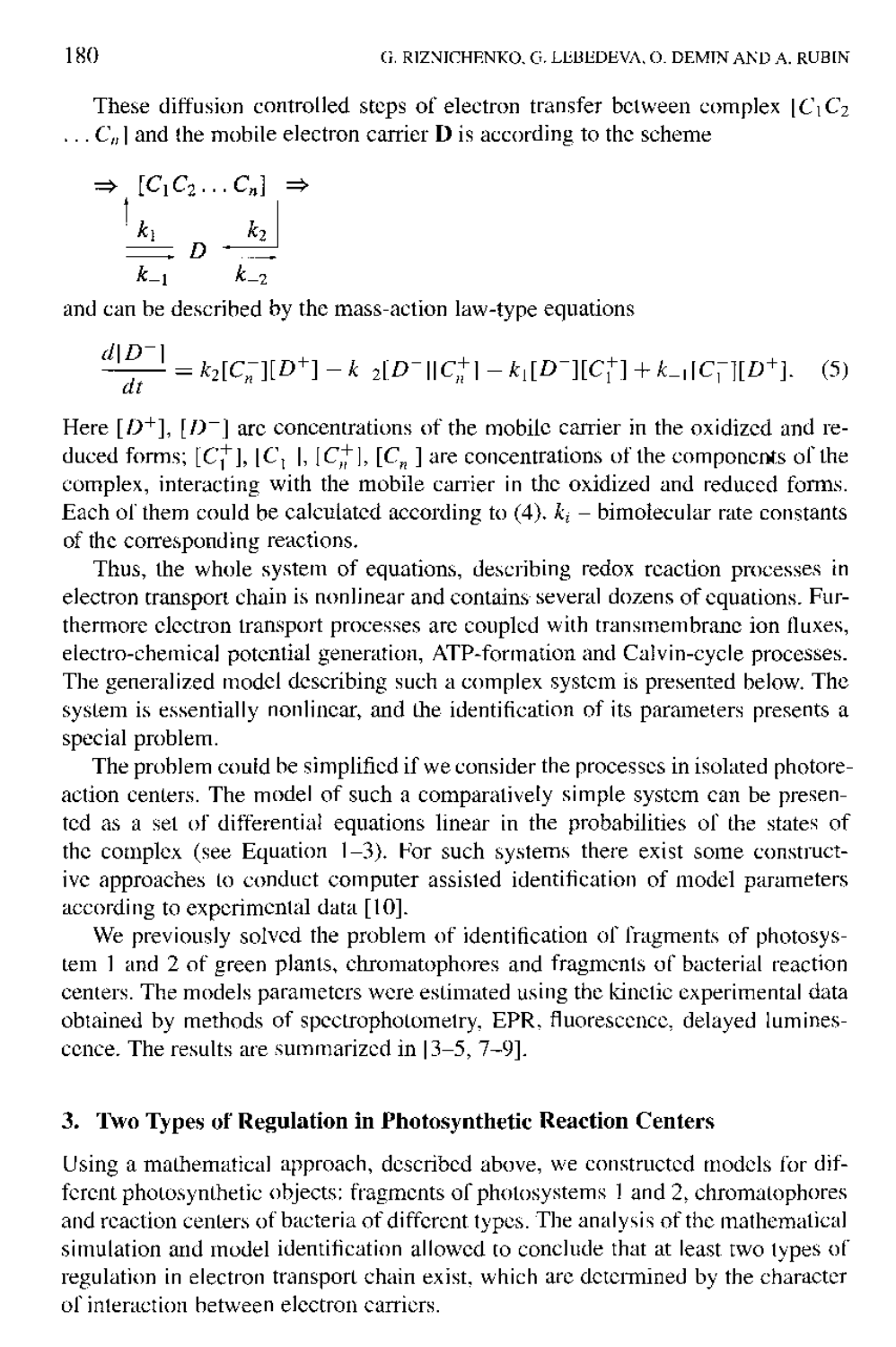

*Figure* 2. Scheme of light mediated regulation in photosynthetic reaction centers. (a) - scheme of organization of PS 2 reaction center.  $D_0$  – electron donor. Tyr – primary donor of PS 2.  $P_{680}$  - photoactive pigment, *Pheo* - primary acceptor of porphyrin nature,  $Q_A$ ,  $Q_B$  secondary quinone acceptors. Chl<sup>\*</sup>  $\leftrightarrow$  *Chl* - light harvesting chlorophyll antenna: DL,  $F_v$ ,  $F_0$ - delayed, variable and basic fluorescence; which are experimentally registered;  $k_0, k_1, k_{-1}$  light regulated rate constants; DCMU - inhibitor blocking electron flow from PS2 to PS1. (b) Scheme of photosystem 1 organization.  $P_{700}$  - photoactive pigment.  $A_0$  - primary acceptor of porphyrin nature,  $A_1$  – primary acceptor;  $F_x$ ,  $F_A$ ,  $F_B$  – prosthetic groups of iron sulphur proteins;  $k_0$  – light regulated rate constant. Arrows indicate reactions which depend on light. (c) Scheme of bacterial photoreaction center organization.  $P_{870}$  - photoactive pigment; I primary acceptor.  $Q_A$ ,  $Q_B$  -secondary acceptors of ubiquinone nature. Arrows indicate light regulated reactions.  $k_0$  - light regulated rate constant of charge separation. The values of rate constants  $k_{0}$ ,  $k_{-A}$ ,  $k_{-B}$  under illumination arc two order of magnitude greater than in the dark.

The first type is a light regulation system inside photoactive complexes of photoreaction centers. Such systems optimized by the process of evolution are extremely stahle with respect to their functional and structural organization and kinetic parameters under a wide range of environmental conditions. The main regulatory effect here is caused by the absorbed light. The absorption of light quantum leads to charge re-distribution in Ihe primary photosynthetic pair and is followed by conformational changes of protein components, which prevent backward electron transport and energy losses in Iluorescence.

The schemes of regulation in PS 1,PS2, and bacterial reaction centers are presented in Figure 2. As indicated in 2a, 2b and Zc. in all cases changes of reaction rate constant values under illumination as compared to dark conditions increase the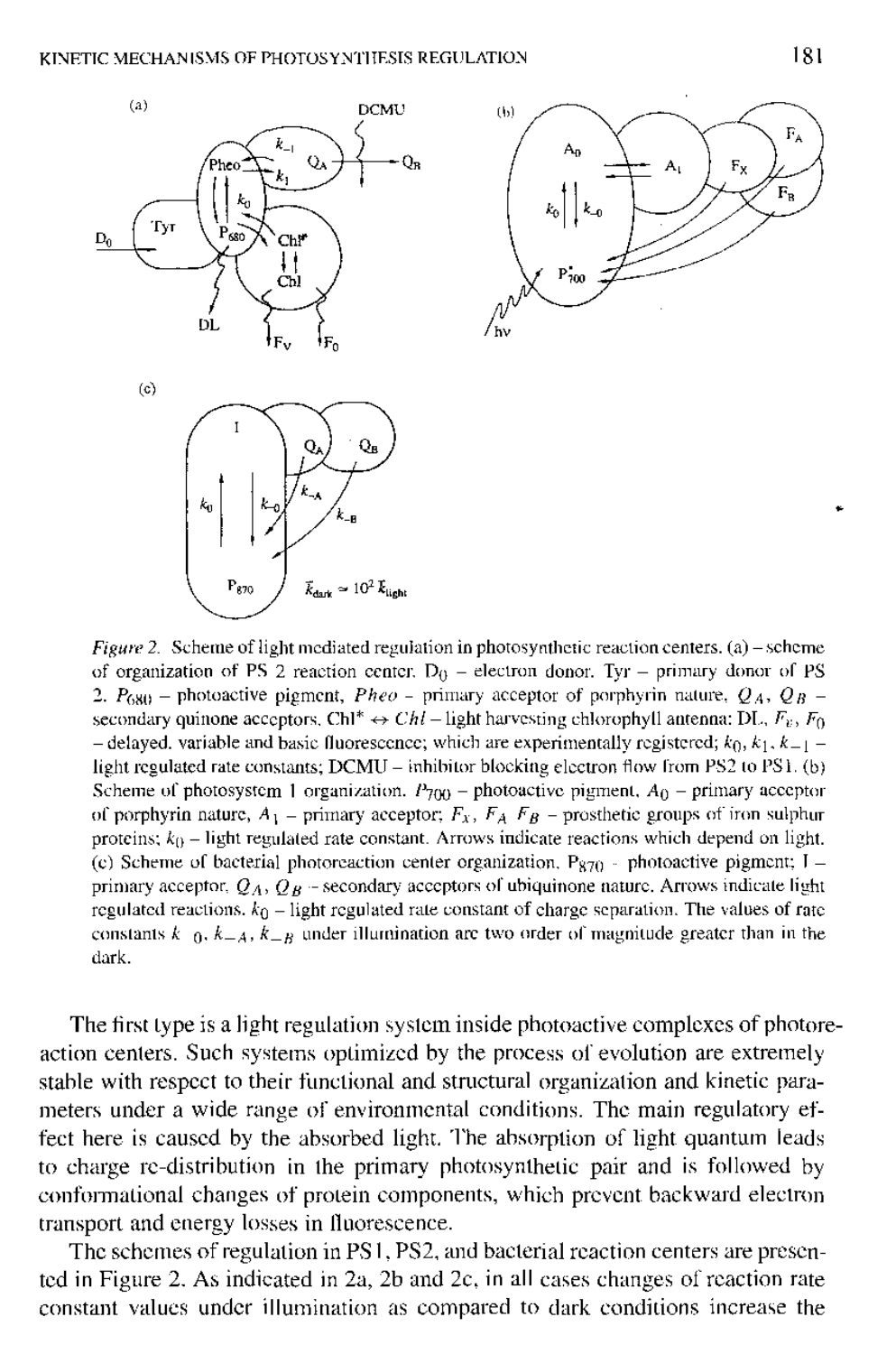

*Figure* 3. Scheme of a typical chlorophyll fluorescence induction curve with generally accepted designations of its parameters. The arrow indicates the moment of increase in light intensity,  $F -$ fluorescence intensity.

efficiency of direct electron flow from the primary electron pair to the electron transport chain. Obviously, the "light regulation' plays here physiological role increasing the efficiency of energy consumption. It is somewhat similar to allosteric regulation in enzyme catalysis, which is performed via conformational changes of proteins.

The second type of regulation involves mobile carriers. It appears at the level of interaction of a PS2 complex with a cytochrome complex and plastoquinone and at the level of interaction of a cytochrome complex with bacterial reaction centers and PS1 complex with plastocyanin. The range of parameter changes at these stages under different environmental conditions is of several orders of magnitude  $[4-5]$ .

Reactions, which occur by means of mobile carriers proceed through diffusion mechanisms and are effected by such intracellular factors as viscosity, pH, endogenous inhibitors, metabolites etc. These intracellular parameters could he changed in accordance with changes in physiological state of the organism. From the kinetic point of view, it results in changing the rate constants of interaction of photoreaction complexes with immediate surrounding donors and acceptors. In its turn it means changing constants of influx and efflux in photoreaction centers, which determines the steady state and kinetics of the whole electron transport chain. This fact allows to use characteristics of the processes in photoreaction centers such as fluorescence, as indicators of the whole photosynthetic system and therefore to use a fluorescence induction curve to characterize the state of photosynthetic organisms.

## 4. Chlorophyll Fluorescence Induction Curves

Fluorescence induction curves registered from plant samples represent the changes in the phorosysrcm 2 fluorescence yield in response to an increase in light intensity. These fluorescence transients reflect the complex sequence of primary and secondary photosynthetic processes, taking place after an increase in illumination and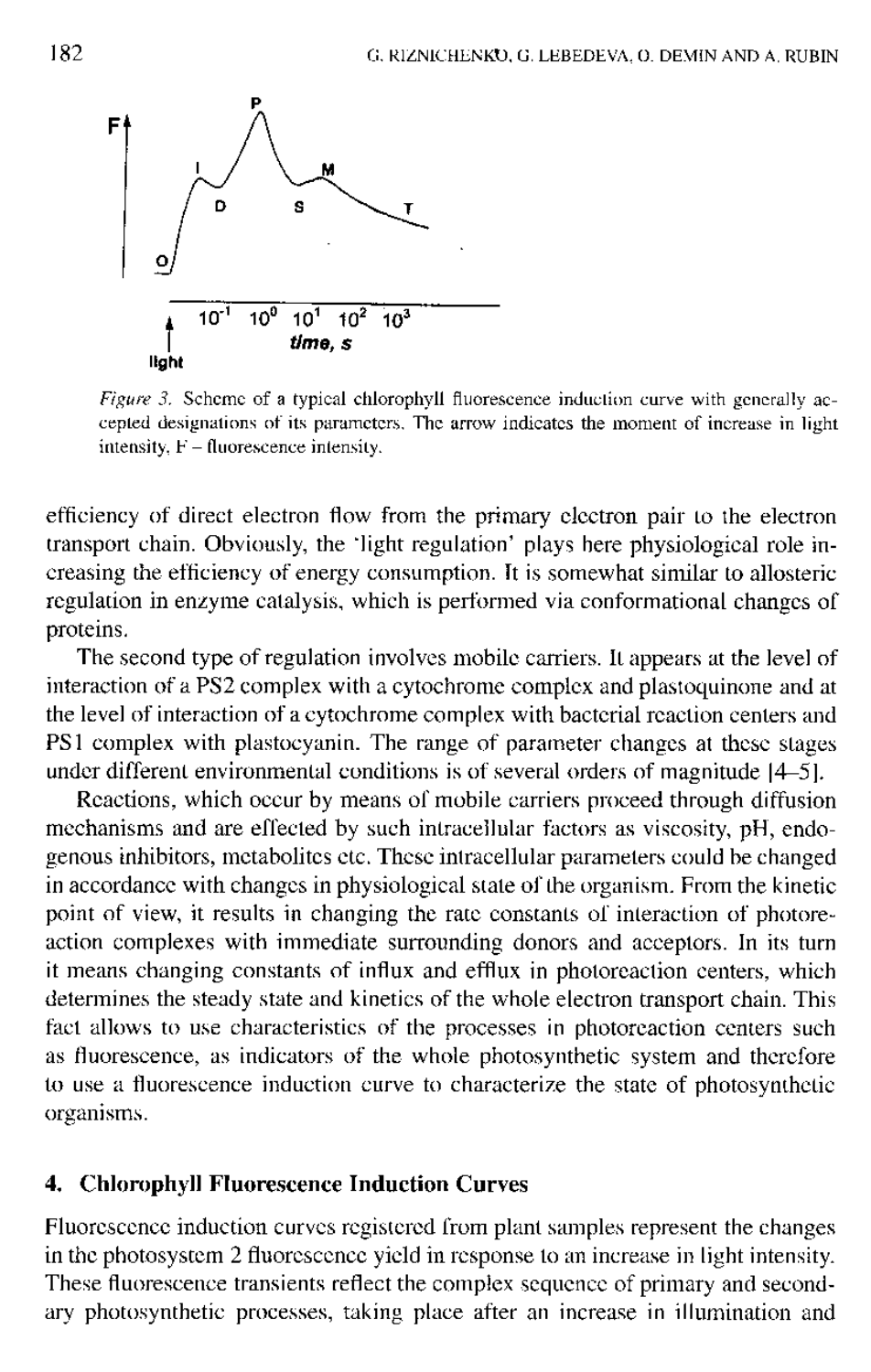therefore certain parameters of the induction curves may be used as indicators of a photosynthetic apparatus state. The scheme of a typical fluorescence induction curve is given in Figure 3.

Two main parts in fluorescence induction kinetics arc usually distinguished: fast fluorescence rise OTDP in the time interval 0-1 s and a slow relaxation PSMT of fluorescence yield to the steady state level, proceeding in the time scale of minutes.

Fast fluorescence transients OTDP are usually attributed to the primary photosynthetic processes in thylakoid membranes: increase of concentration of quinone acceptor  $Qa$ , rise of transmembrane electric potential, redox transformations of the plastoquinone pool and reduction of the PS 1 acceptors (for review see [11]).

The origin of the slow fluorescence transients PSMT is still unclear. Fluorescence decay PS is assumed to result from the generation of pH gradient on the thylakoid membrane. Further increase of fluorescence yield SM is attributed to the activation of the enzyme Ferredoxin - NADPH reductase (FNR) or to the redox transformations of the NADPH pool [12, 13]. ST decay may result from activation of Calvin cycle enzymes or from the increase of ATP/ADP ratio [11].

So the fluorescence induction kinetics reflects the dynamics of interactions between different photosynthetic processes and there are different hypotheses about the origin of its separate phases. To understand actual regulatory mechanisms of photosynthesis resulting in the complexity of fluorescence induction, mathematical models arc often used.

## 5. A Model of Photosynthetic Processes in Chloroplast

The models of fluorescence kinetics usually consider its rising part UlOP and include the description of the fast (nano- and microsecond) processes of light absorption, transfer of excited states, charge separation and/or the slower (millisecond) processes of electron transfer through the two-electron gate (redox transformations of quinones in acceptor part of photosystem 2 [14-18). In our model [19] we consider the whole system of primary and secondary photosynthetic reactions (Figure 4). This scheme is the detailed presentation of the electron and ion fluxes in the system presented in Figure 1. It allows us to give a description both of the fast and the slow phases of fluorescence kinetics. The model takes into account strict compartmentalization of photosynthetic processes. We consider photosynthetic events in three different chloroplast compartments: the thylakoid membranes, intrathylakoid space (lumen) and stroma of the chloroplast.

First let us consider the primary photosynthetic events, proceeding in the time scale of  $10^{-9} - 10^{-3}$  s, which determine the pattern of OIDP section of fluorescence induction curve. There arc different hypothesis concerning the origin of UIDP fluorescence kinetics (for review see [111). Here we focus on the investigation of the effects of transmembrane electric potential formation and decreasing lumenal pH on the parameters of fluorescence induction curve.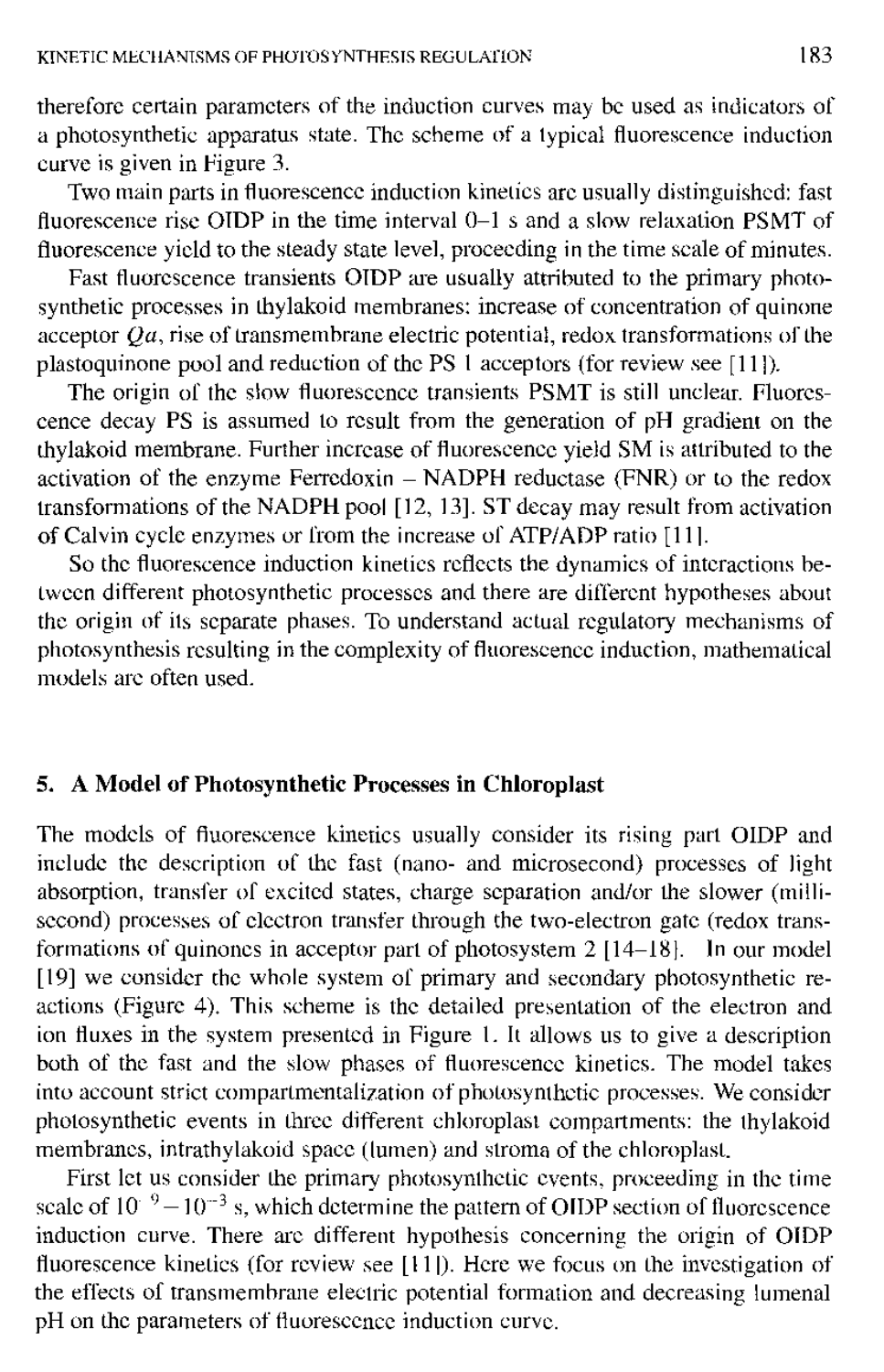

2 and photosysteml (obtained after reduction of initial system of differential equations);  $b_l$ ,  $b_h$  and  $b_l^*$ ,  $b_h^*$  – oxidized and reduced states of low and high potential hemes of cytochrom b;  $PQ(H_2)$  - plastoubiquinone (plastoubiquinol),  $Pe^r$  and  $Pe^{ax}$  - reduced and oxidized plastocyanin;  $FeS^r$ ,  $FeS^{ax}$  and  $FeS^r$ -PQ - reduced, oxidized and hound to PQ prosthetic groups of iron sulphur protein; Fd<sub>r</sub> Fd<sub>ox</sub> - reduced and oxidized ferredoxin; T3P, SBP, S7P, Ru5P, F6P, FBP, PGA, EPP, ER, RuBP, EP – intermediates of Calvin cycle. Subscript characters p, n and *c* stand for lumen, stroma and cytosol compartments.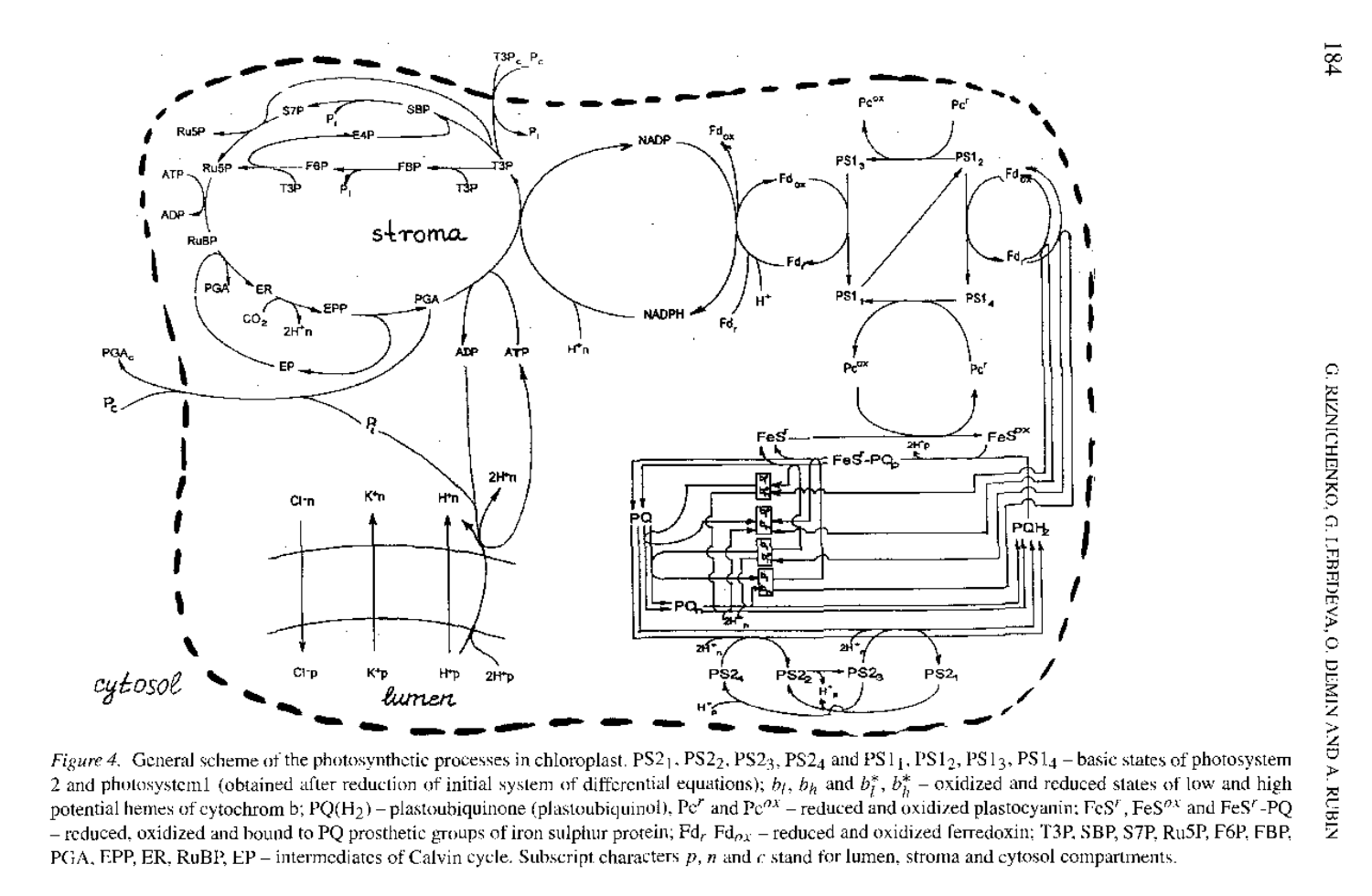

*Figure* 5. Scheme of the photosynthetic processes in photosystem 2. Transitions between difterent states of PS2 reaction center are shown,  $ChI -$  all PS2 chlorophyll, including pigments or light harvesting complex and P6S0; *Pile* - primary electron acceptor pheophytin: *Qa*  primary quinone acceptor of electrons  $Q_A$ :  $Qb$  – secondary quinone acceptor of electrons  $Q_B$ ;  $k_L$  – rate constant of the light reaction;  $k_{+i}$  – rate constants of corresponding electron transfer reaction;  $\chi_{\perp i}$ ,  $i = 1, 2, 3$  - rate constants of deactivation of RC excited states for different states of *Qb: Qb* oxidized  $(\chi_{\pm 1})$ ,  $Qb^{-1}(\chi_{\pm 2})$  and  $Qb^{2-}(\chi_{\pm 3})$ :  $\chi_{\pm 4}$  and  $\chi_{\pm 5}$  - rate constants of electron exchange with the molecules of the mobile plastoquinone pool (PQ). It is taken into account in the scheme that excitation or RC pigments and primary charge separation occur both in open *(Qa* oxidized) and closed *(Qu* reduced) RC stales.

The light-driven electron transfer in the tbylakcid membranes is catalyzed by the complexes of photosystem 2, cytochrome b6ff and photosystem 1. The pool of the mobile electron carrier plastoquinone located in the membrane and plastccyanin in the lumen also are components of the electron transfer chain (Figure 4). The complex sequence of photochemical reactions in ETC results in the generation of  $\Delta\mu H$  on the thylakoid membrane due to transmembrane electron transfer and the coupled uptake of protons into the thylakoid lumen. In the model the dependence of certain electron transfer stages on electric potential  $\Delta\psi$  is introduced.

We also considered a number of processes, describing  $\Delta \mu H$  consumption: ATP synthesis and ion fluxes of  $H^+$ ,  $K^+$  and  $Cl^-$  through the thylakoid membrane.

Tn developing the model it was taken into account that dynamics of all membrane complexes (photosystcms I, 2 and cytochrome b6ft) could be described in terms of the dynamic probabilities of its possible states. Their interaction with mobile electron carriers is described according to the approach presented in the above section (for details see  $[8-9]$ ). For example, the detailed scheme of the processes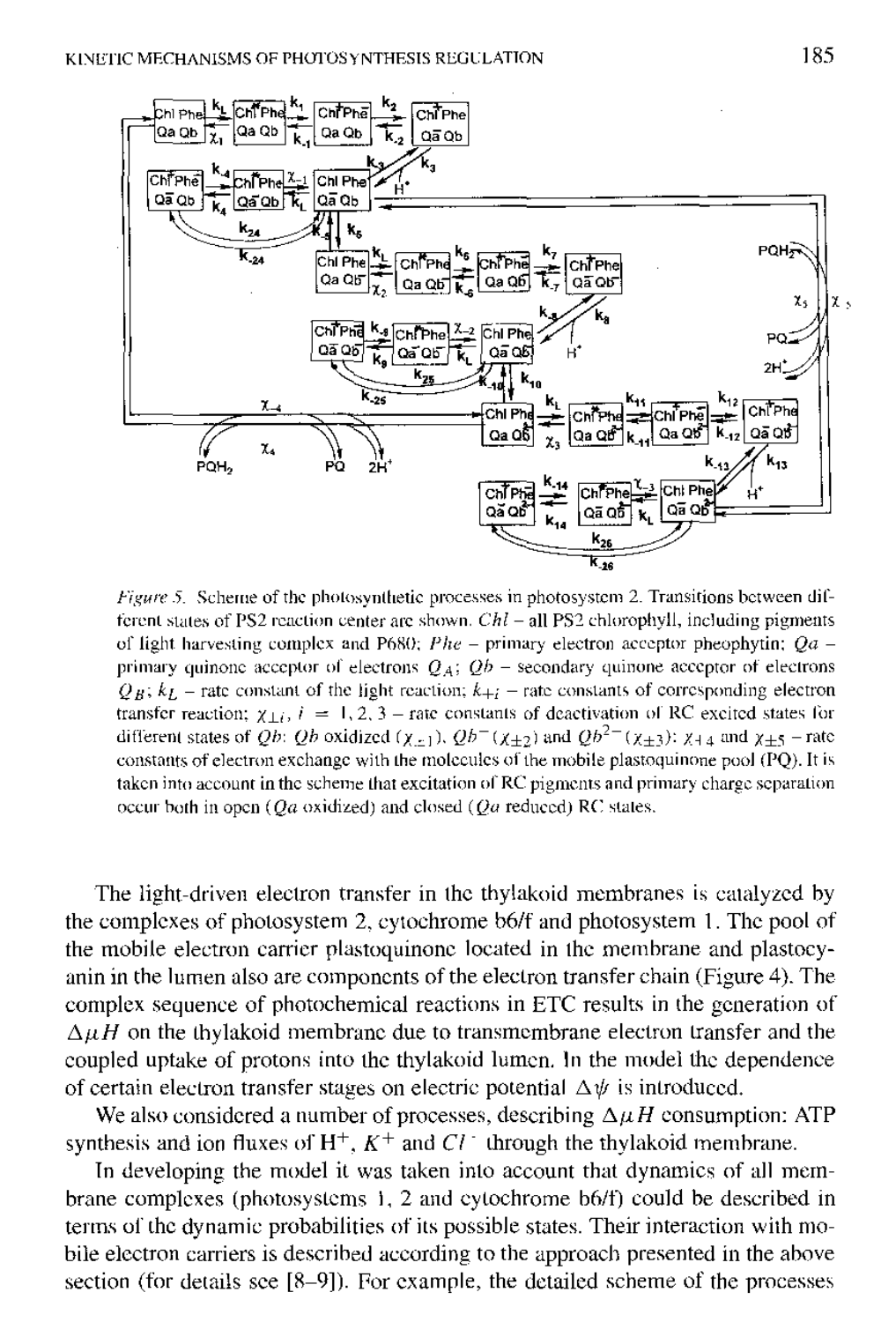in PS 2 complex is presented in Figure 5. The simple sequence of events in PS 2 is depicted in Figure 2a.

After the proper reduction of the system shown in Figure 5 according to the hierarchy of time scales (all  $k_{\pm i} \gg k_L$ ,  $\chi_j$ ;  $i = 1, \ldots 26$ ;  $j = 4, 5$ ) the processes in Photosystcm 2 could be presented as following:



Here every state *PS2i* corresponds to the summarized concentration of several states of the PS II complex, presented in the Figure 5. Namely:

$$
PS2_{1} = \begin{bmatrix} Chl & Phe \\ Qa & Qb \end{bmatrix};
$$
  
\n
$$
PS2_{2} = \begin{bmatrix} Chl^{*} & Phe \\ Qa & Qb \end{bmatrix} + \begin{bmatrix} Chl^{+} & Phe \\ Qa & Qb \end{bmatrix} + \begin{bmatrix} Chl^{+} & Phe \\ Qa^{-} & Qb \end{bmatrix}
$$
  
\n
$$
+ \begin{bmatrix} Chl & Phe \\ Qa^{-} & Qb \end{bmatrix} + \begin{bmatrix} Chl^{*} & Phe \\ Qa^{+} & Qb \end{bmatrix} + \begin{bmatrix} Chl^{+} & Phe^{-} \\ Qa^{-} & Qb \end{bmatrix} + \begin{bmatrix} Chl^{+} & Phe \\ Qa & Qb^{-} \end{bmatrix}
$$
  
\n
$$
PS2_{3} = \begin{bmatrix} Chl^{*} & Phe \\ Qa & Qb^{-} \end{bmatrix} + \begin{bmatrix} Chl^{+} & Phe^{-} \\ Qa & Qb^{-} \end{bmatrix} + \begin{bmatrix} Chl^{+} & Phe^{-} \\ Qa^{-} & Qb^{-} \end{bmatrix} + \begin{bmatrix} Chl^{+} & Phe^{-} \\ Qa^{-} & Qb^{-} \end{bmatrix}
$$
  
\n
$$
PS2_{4} = \begin{bmatrix} Chl^{*} & Phe \\ Qa & Qb^{2-} \end{bmatrix} + \begin{bmatrix} Chl^{+} & Phe \\ Qa & Qb^{2} \end{bmatrix} + \begin{bmatrix} Chl^{+} & Phe^{-} \\ Qa^{-} & Qb^{2-} \end{bmatrix}
$$
  
\n
$$
+ \begin{bmatrix} Chl & Phe \\ Qa^{-} & Qb^{2-} \end{bmatrix} + \begin{bmatrix} Chl^{*} & Phe \\ Qa^{-} & Qb^{2-} \end{bmatrix} + \begin{bmatrix} Chl^{+} & Phe^{-} \\ Qa^{-} & Qb^{2-} \end{bmatrix}.
$$

The following set of equations describes the processes in the reduced scheme of PS 2: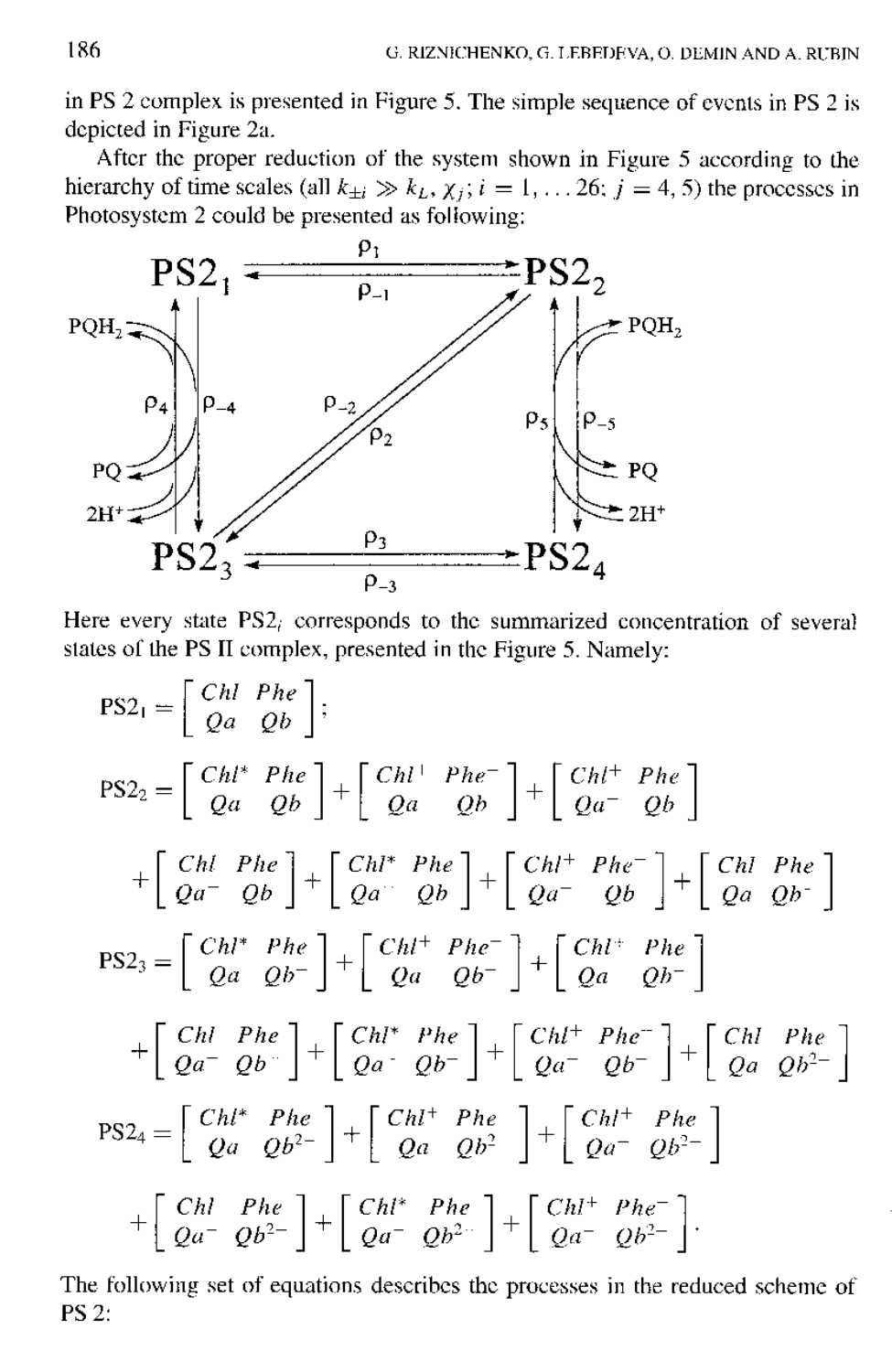PS2<sub>1</sub>: 
$$
\dot{y}_1 = \rho_{-1}[H_p^+]y_2 + \rho_4 y_3[PQ||H_n^+]^2 - (\rho_1 + \chi_{-4}[PQH_2])y_1;
$$
  
\nPS2<sub>2</sub>:  $\dot{y}_2 = \rho_1 y_1 + \rho_5 y_4[PQ][H_n^+]^2 + \rho_{-2} y_3[H_p^+] - (\rho_{-1}[H_p^+])$   
\n $+ \rho_{-5}[PQH_2] + \rho_2) y_2;$   
\nPS2<sub>3</sub>:  $\dot{y}_3 = \rho_2 y_2 + \rho_{-4} y_1[PQH_2] + \rho_{-3}[H_p^+] y_4 - (\rho_{-2}[H_p^+])$   
\n $+ \rho_4[PQ][H_n^+]^2 + \rho_3) y_3;$   
\nPS2<sub>4</sub>:  $\dot{y}_4 = \rho_3 y_3 + \rho_{-5}[PQH_2]y_2 - (\rho_{-3}[H_p^+])$   
\n $+ \rho_5[PQ||H_n^+]^2) y_4;$ 

The rate constants  $\rho_{\pm i}$  are the functions of the rate constants of 'slow stages'  $(k_{L,i})$ .  $\chi_{\pm k}$ ;  $j = 1, \ldots, 6; k = 4, 5$  and the functions of equilibrium constants  $K_i = \frac{k_i}{k_{i,j}}$  of the 'fast stages'. All designations here correspond to those depicted in Figure  $\overline{5}$ :

$$
\rho_{-1} = \frac{\chi_1/R_1}{K_1K_2K_3K_5}; \ \rho_1 = k_{L1};
$$
\n
$$
\rho_{-2} = \frac{\chi_2/R_2}{K_6K_7K_8K_{10}}; \ \rho_2 = k_{L3}/R_1;
$$
\n
$$
\rho_{-3} = \frac{1/R_3}{K_1K_2K_3} \cdot \frac{\chi_1\chi_5\chi_{-4}k_{L5}}{\chi_{-5}\chi_4k_{L1}}; \ \rho_3 = k_{L5}/R_2;
$$
\n
$$
\rho_{-4} = \chi_{-4}; \ \rho_4 = \chi_4/R_2;
$$
\n
$$
\rho_{-5} = \frac{\chi_{-5}/R_1}{K_5}; \ \rho_5 = \chi_5/R_3;
$$

where

$$
R_1 = 1 + \frac{1}{K_5} + \frac{1}{K_3 K_5} + \frac{1}{K_2 K_3 K_5} + \frac{1}{K_1 K_2 K_3 K_5} + \frac{k_{L2} (1 + K_4)}{\chi_{-1} K_5}
$$
  
\n
$$
R_2 = 1 + \frac{1}{K_{10}} + \frac{1}{K_8 K_{10}} + \frac{1}{K_7 K_8 K_{10}} + \frac{1}{K_6 K_7 K_8 K_{10}} + \frac{k_{L4} (1 + K_9)}{\chi_{-2} K_{10}}
$$
  
\n
$$
R_3 = 1 + \frac{1}{K_{13}} + \frac{1}{K_{12} K_{13}} + \frac{k_{L6} (1 + K_{14})}{\chi_{-3}} + \frac{1}{K_1 K_2 K_3} \frac{\chi_{1} \chi_{5} \chi_{4} k_{L5}}{\chi_{3} \chi_{-5} \chi_{4} k_{L1}}.
$$

To describe the processes in photosystem 1 we used similar approach as for PS 2.

The processes corresponding to electron and proton transport across the membrane generate the electric potential  $\Delta \Psi$ , which in turn inhibits these processes. This results in such a change of equilibrium constants so as to decrease the rate of charge transfer [20, 21]: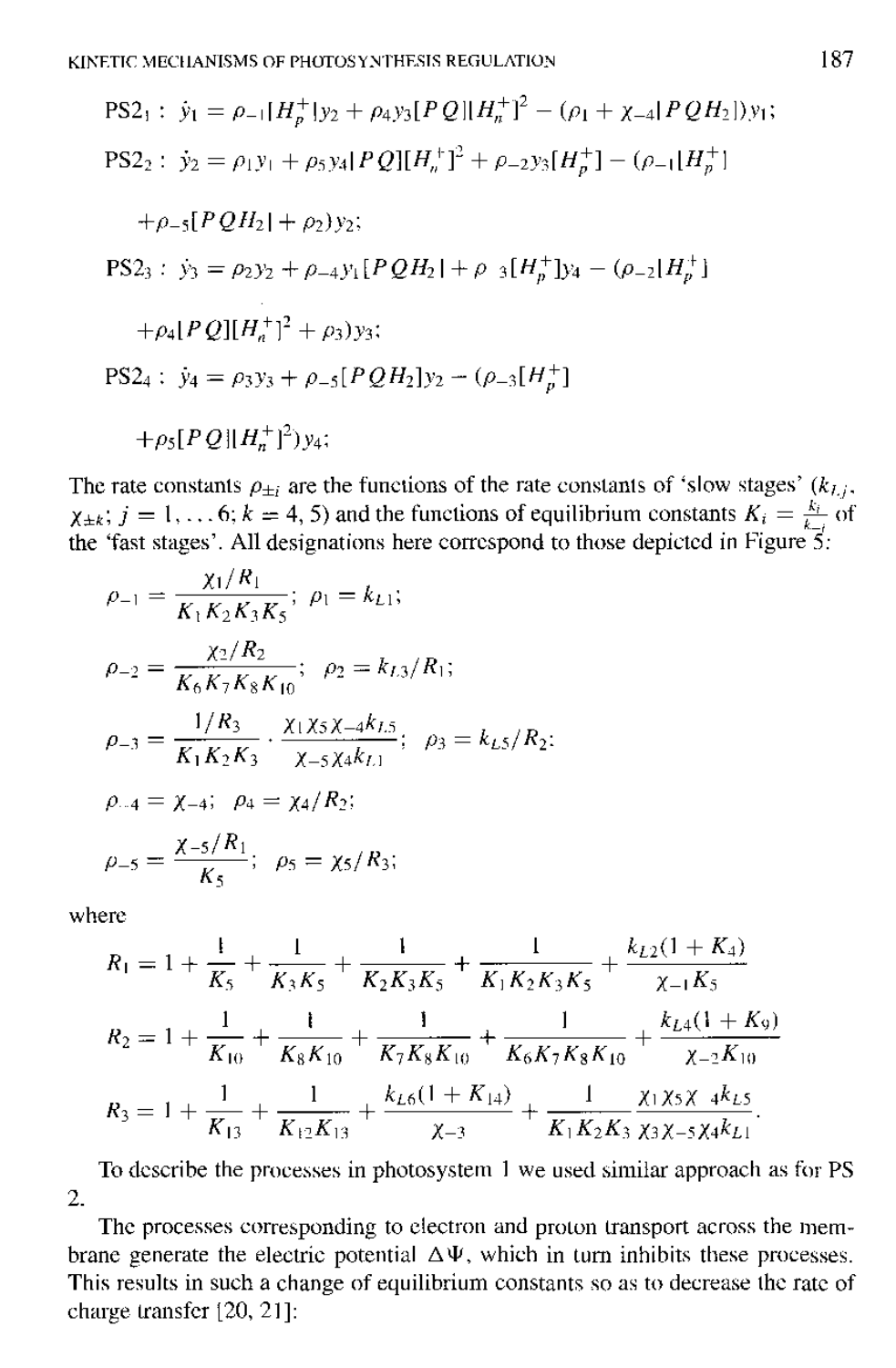$$
K_{eq}(\Delta\Psi) = \exp(-\alpha \cdot \Delta\Psi/(RT/F)) \cdot K_{eq},
$$
  

$$
k_{+}(\Delta\Psi) = \exp(-\delta \cdot \alpha \cdot \Delta\Psi/(RT/F)) \cdot k_{+},
$$
  

$$
k_{-}(\Delta\Psi) = \exp((1-\delta) \cdot \alpha \cdot \Delta\Psi/(RT/F)) \cdot k_{-}.
$$

Here  $\alpha$  indicates the contribution of each electrogenic step to  $\Delta \Psi$  generation,  $\delta$  – the part of membrane potential, which influences the rate constant of the direct reaction  $(k_{+})$ .

Since our model takes into account both  $\Delta\Psi$  generation (PS 2, b6/f complex, PS 1) and  $\Delta\Psi$  consumption (ATP synthesis.  $H^+$ -leak,  $K^+$ -leak,  $Cl^-$  leak) processes  $\Delta\Psi$  is a variable of the model and its time dependence is determined by following equation:

$$
\frac{C_{thyl}}{F} \frac{d(\Delta \psi)}{dt} = \sum (\text{rateof } \Delta \psi \text{ production}) - \sum (\text{rateof } \Delta \psi \text{ consumption}).
$$

Here  $C_{thyl}$  is the apportioned capacity of the thylakoid membrane (we assume  $C_{thyl}$ ) is equal to  $10^{-2} \frac{C}{V_{\text{eff}}(\text{protein})}$ , *F* is Faraday constant.

 $\Delta \mu H$  generating (b6/f complex) and  $\Delta \mu H$  consuming processes (ATP synthesis and ion transfer across the membrane) were modeled in accordance with  $[21-23]$ .

The intensity of fluorescence was assumed to be proportional to the sum of concentration of PS 2 excited states multiplied by the corresponding rate constants of their inactivation by fluorescence emission:

$$
F = \chi_1 \left[ \begin{array}{cc} Chl^* & Phe \\ Q_A & Q_B \end{array} \right] + \chi_{-1} \left[ \begin{array}{cc} Chl^* & Phe \\ Q_A & Q_B \end{array} \right] + \chi_2 \left[ \begin{array}{cc} Chl^* & Phe \\ Q_A & Q_B \end{array} \right]
$$
  
+
$$
\chi_{-2} \left[ \begin{array}{cc} Chl^* & Phe \\ Q_A & Q_B \end{array} \right] + \chi_3 \left[ \begin{array}{cc} Chl^* & Phe \\ Q_A & Q_B^2 \end{array} \right] + \chi_{-3} \left[ \begin{array}{cc} Chl^* & Phe \\ Q_A & Q_B^2 \end{array} \right].
$$

Contribution of the items with non reduced  $Q_A$  to the total fluorescence was shown to be much less than contribution of the items with  $Q_{A}^{-}$ .

The evaluation of the model parameters (about 100) was carried out. Some of them were estimated from the experimental data published in the literature [11. while others were calculated or identified by comparing model simulation and experimental data (presented on the web site htlp://www.biophys.msu.ru/personal/ riznich/modphot/par.htm). The curves of fluorescence induction were obtained [24], including the details of fast millisecond kinetics of fluorescence emission (Figure 6).

In the dark all the PS2 and PS1 complexes are in the ground state and no excitation and charge separation processes occur. Plastoquinones  $Q_A$ ,  $Q_B$  and all the mobile electron carriers of plastoquinone pool PQ and plastocyanin Pc were assumed to be fully oxidized in the dark. Concentrations of  $K^+$  and  $Cl^-$  in the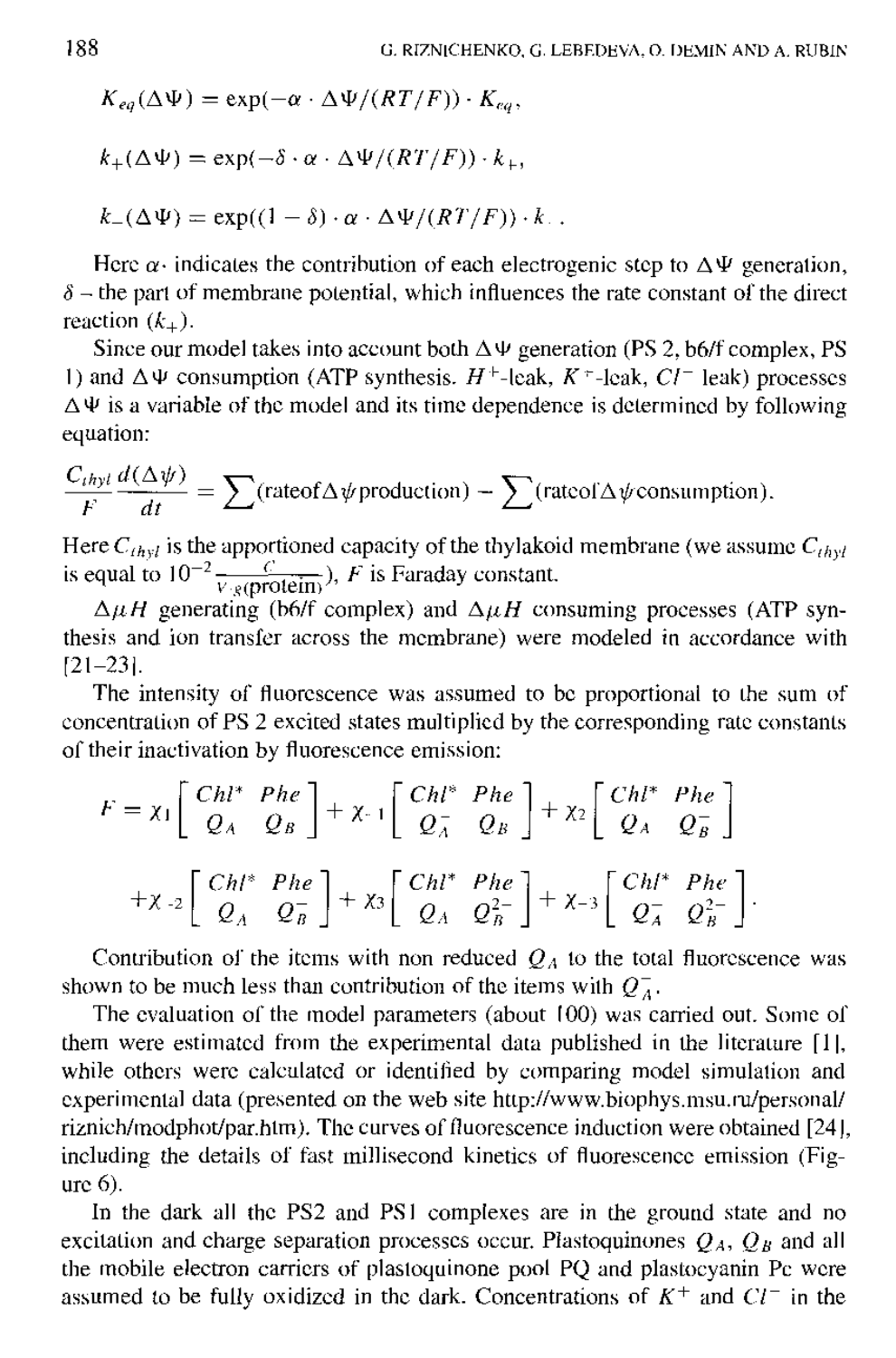

*Figure* 6. A. Simulated fast fluorescence induction (FI) and time courses of electric potential  $(\Delta \psi)$  and total concentration of PS II states with non-oxidized  $Q_A Q_B(Q)$ . B. Calculated kinetics of lumenal ion concentration  $(K_p, Cl_p)$  and transmembrane electric potential  $\Delta \psi$ .

stroma and lumen have an equal value. In these conditions the level of fluorescence is minimal (0 in our model). Transmembrane electric potential  $\Delta \psi$  and proton gradient  $\Delta p$  H are also equal to zero.

After the beginning of illumination the light-driven electron transfer across the thylakoid membrane is activated. which is coupled to the uptake of protons into the thylakoid lumen. This results in the fast (about 100 ms) increase of  $\Delta \psi$  and  $\Delta pH$ (not shown). The  $\Delta\psi$  increase leads to the deceleration of electron transfer process due to the dependence of a number of its stages on electric potential. This results in the fast fluorescence rise OI. The maximal rate of  $\Delta \psi$  increase corresponds to the appearance of the local maximum I on the fluorescence induction curve.

The  $H^{\pm}$  uptake observed in the thylakoids in the light is possible due to the counterflow of other ions across the membrane. In the framework of our model we may suggest the following mechanism of this process. The  $\Delta \psi$  increase results in the acceleration of the ion transfer across the thylakoid membrane and leads to the  $K^+$  – efflux and influx of  $Cl^-$  (Figure 6B). In turn, these ion fluxes lead to the deceleration of  $\Delta \psi$  rise and subsequent decrease of  $\Delta \psi$  (Figure 6A). Deceleration of  $\Delta \psi$  rise facilitates in some extent electron transfer processes and leads to a fall in fluorescence yield (lD transition). Further fluorescence increase DP is caused by the electron back-pressure due to the reduction of quinone acceptors  $Q_A$  and  $Q_B$ (Figure 6A). When  $\Delta \psi$  starts to decrease the influx of  $K^{\perp}$  may be observed.

Thus, the model seems to be realistic in describing the time course of chlorophyll fluorescence after the beginning of illumination: nonmonotonous behaviour of the fast fluorescence rise OIDP and the subsequent decrease in fluorescence yield PT (Figure 6). The process of the transmembrane electric potential formation as well as initiated ion fluxes playa significant role in the determination of the fast fluorescence rise pattern.

For simulation of the slow phase of fluorescence induction curve the model needs further refinements. It is necessary to give a proper description of  $\Delta p$  H formation and to take into account the processes of ATP and NADPH consumption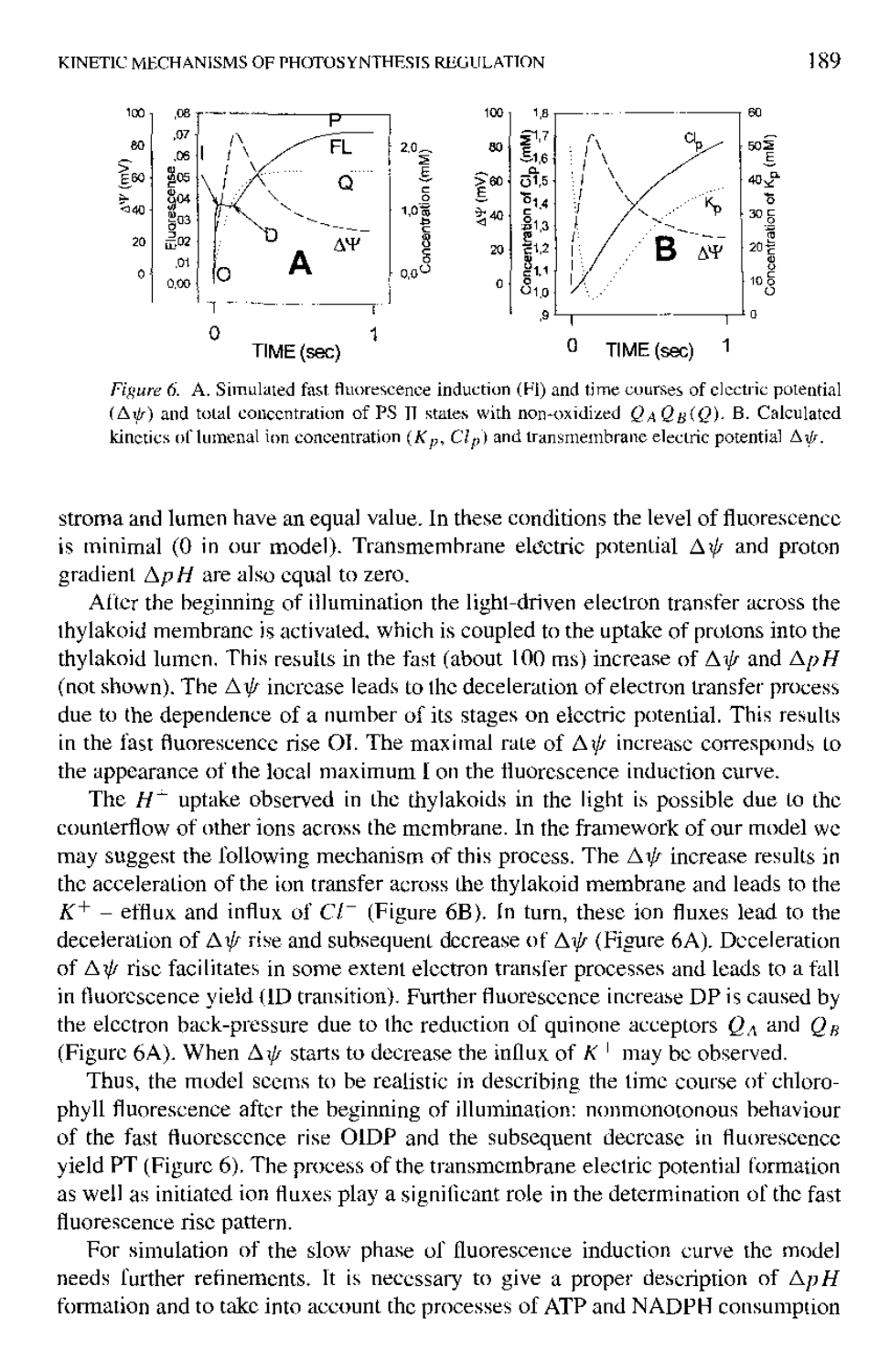in the Calvin cycle of  $CO<sub>2</sub>$  fixation. The pattern of this slow phase is actually the most variable component of the fluorescence induction curves registered from the different photosynthetic samples.

#### **6. Conclusions**

Comparative analysis of isolated photosynthetic complexes and photosynthetic processes in chloroplast, where they are coupled to energy supplying processes and  $CO<sub>2</sub>$  fixation cycle, their mathematical modeling and computer simulation leads to the conclusion that regulatory mechanisms have a hierarchical organization at different levels of photosynthetic organisms. While it is true for all complex systerns, in photosynthetic processes this thesis is based on the analysis of concrete experimental data and model simulations.

To quantify regulatory properties of the presented model one can employ a metabolic control analysis approach earlier developed in [25-291. To interprete a large number of experimental data in terms of response coefficients, which show percentage variation of steady state flux at 1% change in external parameters, it is easy to see that the regulation in photosynthetic centers is quite independent on external conditions. This means that steady-state response coefficients arc near zero. The absorption of light quanta initiates the sequence of processes, the redistribution of charges and conformational changes, resulted in the rapid electron outflow from the primary photosynthetic pair. Different photosynthetic centers are to the great extent standardized and similar in their organization. Kinetic parameters in PSI, PS2 and bacterial centers almost do not depend on pH, viscosity etc. Kinetic patterns of the components involved in these processes usually could be described by a type of simple exponential relaxation.

At the level of interaction between photosystems the regulation depends on external conditions, i.e. response coefficients differ from zero. Indeed, rate constants of diffusion stages involved here arc drastically dependent on pH, redox potential, viscosity. <sup>11</sup> makes possible the regulation of these stages at the cellular level under altering environmental factors and during the cell growth. Corresponding kinetic patterns are more complex, they may have several maxima. This is manifested in special fluorescence induction patterns.

On the level of the interaction between primary reactions and the Calvin Cycle, more refined control mechanisms are switched on. Here oscillating kinetics arc possible, which depend on the existence of pools and feedback relations. This allows photosynthetic  $CO<sub>2</sub>$  fixation in the dark as well as under illumination using the energy accumulated in the primary processes of photosynthesis as well as the energy produced by respiration.

All these types of regulation arc reflected in the pattern of fluorescence induction curve. The rapid nano and micro-second reactions provide the information about the processes inside the photoreaction centers of phorosystem 2. Nonmonotonous rise in millisecond range (simulated in Figure 6) strongly depends on ion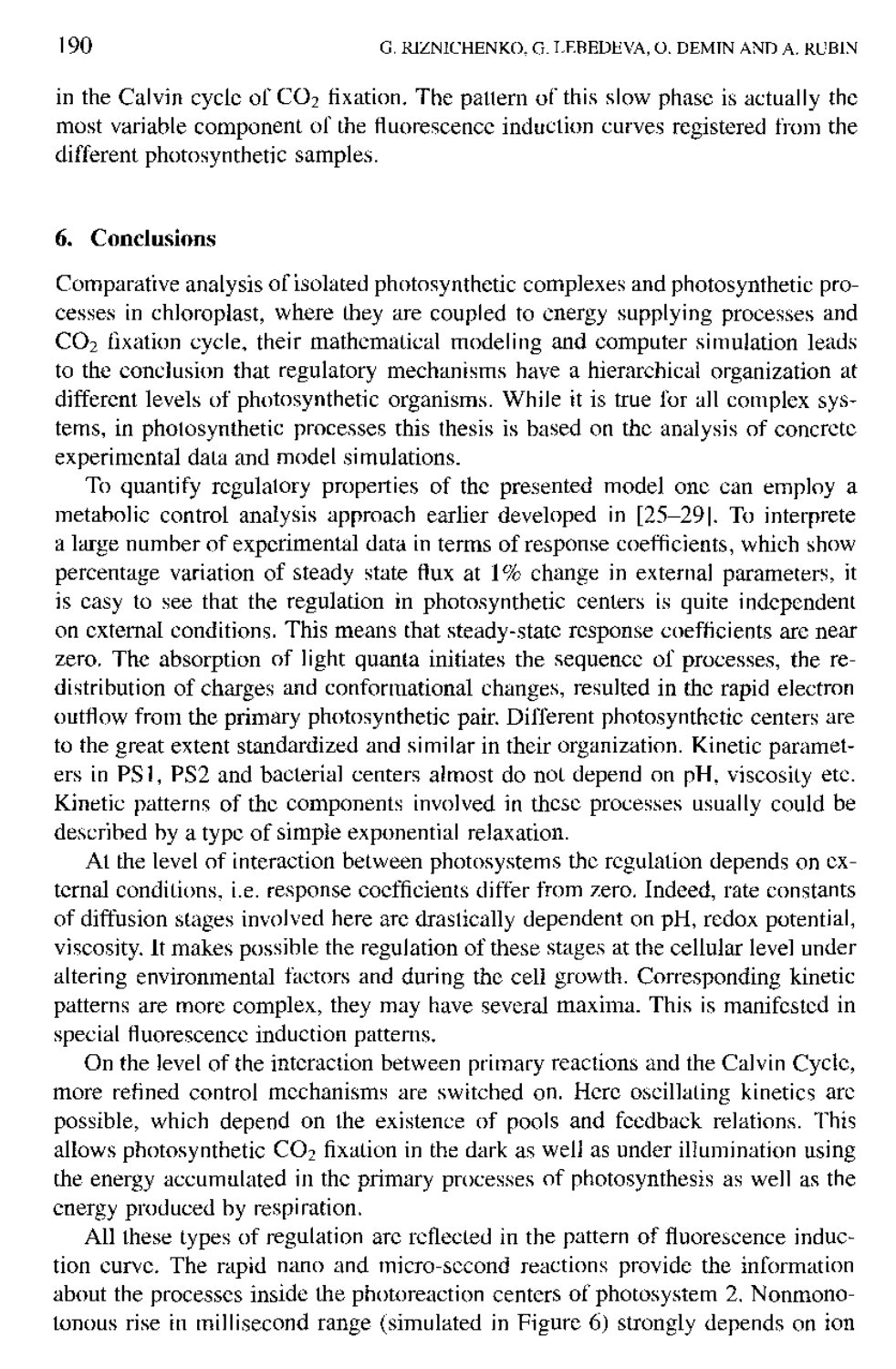fluxes across the membrane of thylakoid 119, 24]. Patterns of slow stages (seconds range) of decrease of emission are quite different for different aJgae cells and reflect the physiological status of individual algae organisms 130, 31]. The distribution of these patterns changes during the population growth.

The development of the derailed model, including the mechanisms of interaction of photosynthetic processes permits the use of fluorescence induction curves to reveal the stages of photosynthetic apparatus which are under the control of internal cellular and external environmental factors.

#### **Acknowledgement**

The work was supported by the RFBR grant  $N^{\circ}$  98-04-48868.

## References

- 1. Hall. D.O. and Rao, K.K.: *Photosynthesis: Studies in Biology* (5th edn.). Cambridge University Press. 1994.
- 2. Govindjcc (cd.]: *Photosynthesis* (vel. 1/2). Academic Press, New York. 1982.
- 3. Rubin. A.. Kononenko, A.• Shaitan. K, Paschcnko, V. and Riznichcnko, G.: Photosynthetic electron transport. *Biophysica* 39 (1994), 213-235.
- 4. Rizruchenko, G.. Vorobjcva. T. and Khrabrova. E.: Identification of kinetic parameters of plastocyanin and P-700 interactions in chloroplasts and pigment-protein complexes of Photosystem 1, *Photosvnthetica* 24 (1990). 37, 51.
- 5. Rizruchenko, G.Y.. Vorobjeva, T.N. and Rubin, AB.: Kinetic and physical parameters of electron transport of photusystem 1, *Molecular Biology* 27 (1993), 761-769.
- 6. Malkin, S.: Fluorescence induction studies in isolated chloroplasts. III. On the electron-transfer equilibrium in the pool of electron acceptors of photosystem II. *Biophys. Biochem. Acta 234* (1971). 425-427.
- 7. Rubin, A.B. and Shinkarev V.P.: *Electron transport in biological systems*, (Russian) Nauka, Moscow. 19X4.
- X. Malik. M., Riznichcnko. G. and Rubin, A.: *Biological electron transport Processes- Their mathematical modeling and computersimulation,* Academia, Horwood. L., I'raha. 1990.
- 9. Riznichenko, G.: *Mathematical models of primary processes in photosynthesis* (Russian), Achievements in science and technology, *Biophysics* 31. VlNITY Press. Moscow. 1991.
- 10. Polak, I..S., Goldenberg. Ya.M. and Levitsky, A.A.: *Applied mathematics in chemica! kinetics,* (Russian) Nauka, Moscow, 1984.
- 11. Dau, H.: Short-term adaptation of plants to changing light intensities and its relation to photosysrcm Il photochemistry and fluorescence emission. 1. *Photochem. Photobiol.* B: *Biology 26*  $(1994), 3 - 27.$
- 12. Hansen, U.P., Moldaenchke, C., Tabrizi, H. and Ramm, D.: The effect of transthylakoid proton uptake on cytoxulic pH and the imbalance of ATP and NADPH/H+ production as measured by CO<sub>2</sub> and light induced depolarisation of the plasmalemma. *Plant Cell Physiol* 34 (1993), 681-695.
- 13. Vanselov, K.H.: The effect of N-nutrients on the acceptor pool of PS I and thylakoid energization as measured by chlorophyll fluorescence of *Dunaliella salina, J. Exp. Bot.* 44 (1993). 1331-1340.
- 14, Dan. IL: Molecular mechanisms ami quantitative models or variable phorosysrcm <sup>11</sup> fluorescence. *Photochem. Photobiol.* 60 (1994). 1-23.